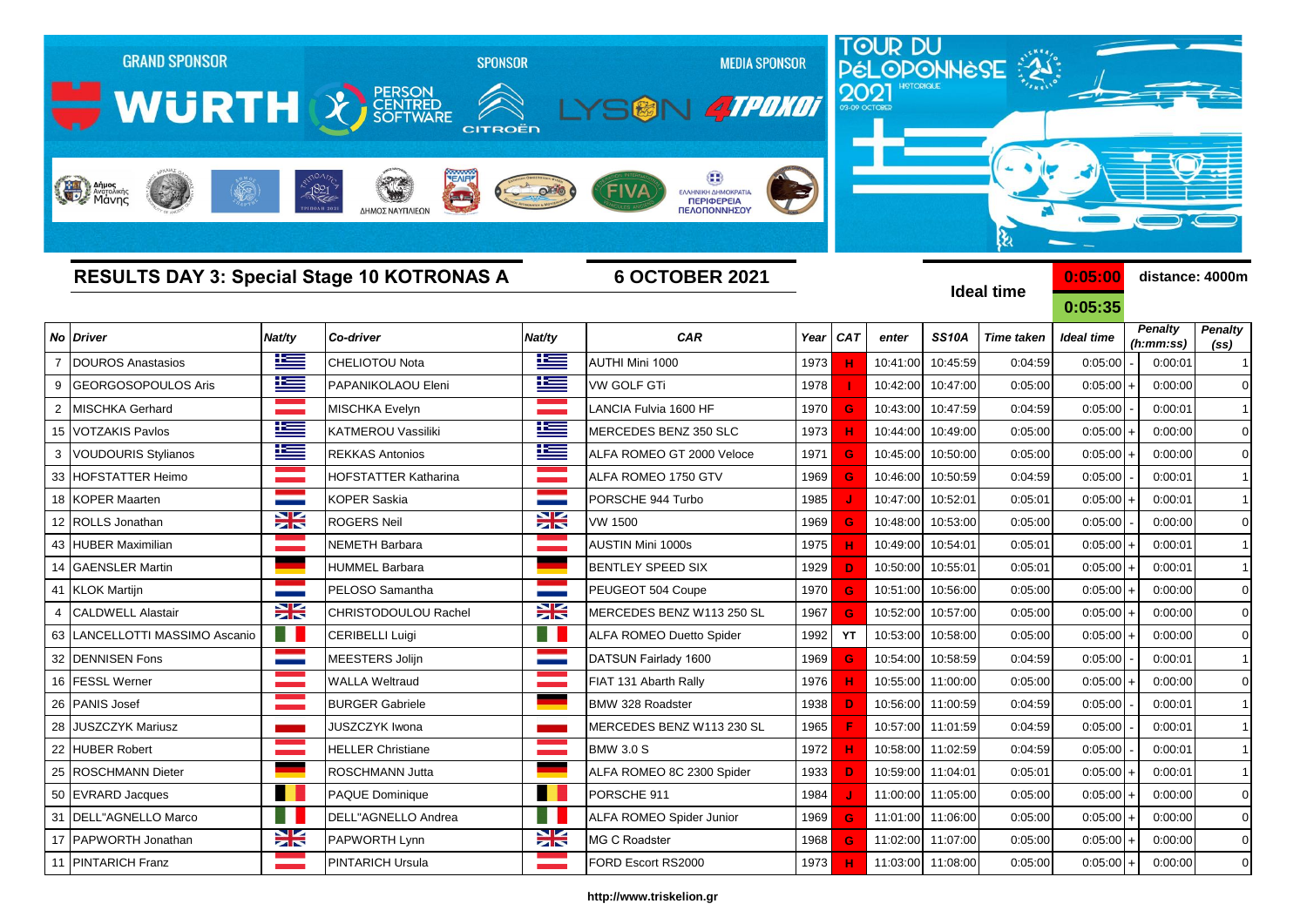|    | <b>GRAND SPONSOR</b><br>WURTH X SCRITTING |                | <b>SPONSOR</b><br><b>CITROËN</b>                  |                 | <b>MEDIA SPONSOR</b><br>SGN 4TPOKOT              |      | 2021        |          |                   | TOUR DU<br>PÉLOPONNESE |             |                             |                                     |
|----|-------------------------------------------|----------------|---------------------------------------------------|-----------------|--------------------------------------------------|------|-------------|----------|-------------------|------------------------|-------------|-----------------------------|-------------------------------------|
|    | Anjues<br>ANGLOSIKING ANGLOSIKING         |                | $-1821$<br>ΔΗΜΟΣ ΝΑΥΠΛΙΕΩΝ                        |                 | ΕΛΛΗΝΙΚΗ ΔΗΜΟΚΡΑΤΙ<br>ΠΕΡΙΦΕΡΕΙΑ<br>ΠΕΛΟΠΟΝΝΗΣΟΥ |      |             |          |                   | હ્ય                    |             |                             |                                     |
|    |                                           |                | <b>RESULTS DAY 3: Special Stage 10 KOTRONAS A</b> |                 | <b>6 OCTOBER 2021</b>                            |      |             |          |                   | <b>Ideal time</b>      | 0:05:00     |                             | distance: 4000m                     |
|    |                                           |                |                                                   |                 |                                                  |      |             |          |                   |                        | 0:05:35     |                             |                                     |
|    | No Driver                                 | Nat/ty         | Co-driver                                         | Nat/ty          | <b>CAR</b>                                       | Year | <b>CAT</b>  | enter    | <b>SS10A</b>      | <b>Time taken</b>      | Ideal time  | <b>Penalty</b><br>(h:mm:ss) | <b>Penalty</b><br>(s <sub>s</sub> ) |
| 23 | VAN DER STEEN Arie                        |                | VAN DER STEEN Matthijs                            |                 | PORSCHE 924                                      | 1980 |             | 11:04:00 | 11:08:58          | 0:04:58                | 0:05:00     | 0:00:02                     | $\overline{2}$                      |
| 34 | <b>OLSZEWSKI Jerzy</b>                    |                | <b>SCHELFHOUT Lieve</b>                           |                 | MERCEDES BENZ W113 280 SL                        | 1969 | G           | 11:05:00 | 11:10:00          | 0:05:00                | 0:05:00     | 0:00:00                     |                                     |
| 42 | <b>STORACE Francesco</b>                  |                | PAULUCCI BAROUKH Francesca                        |                 | <b>TRIUMPH TR6</b>                               | 1974 |             | 11:06:00 | 11:11:02          | 0:05:02                | $0:05:00 +$ | 0:00:02                     | $\overline{2}$                      |
| 45 | <b>MORAITIS Nikolaos</b>                  | Ħ              | KOKKINOU Vera                                     | N               | LADA BA3-2101                                    | 1978 |             | 11:07:00 | 11:12:01          | 0:05:01                | $0:05:00 +$ | 0:00:01                     | $\mathbf{1}$                        |
| 24 | <b>CERIBELLI Antonio</b>                  |                | <b>MARINACCI Marco</b>                            |                 | <b>ALFA ROMEO Spider</b>                         | 1972 |             | 11:08:00 | 11:13:00          | 0:05:00                | $0:05:00$ + | 0:00:00                     | $\mathbf 0$                         |
| 54 | <b>GIUSTINI Carlo</b>                     |                | MIZINA Svetlana                                   |                 | <b>ALFA ROMEO Giulietta Spider</b>               | 1957 | Е           | 11:09:00 | 11:14:33          | 0:05:33                | 0:05:35     | 0:00:02                     | $\overline{2}$                      |
| 21 | <b>KNUCHEL Ulrich</b>                     | ٠              | KNUCHEL Verena                                    | $\bullet$       | <b>TRIUMPH Dolomite</b>                          | 1977 |             | 11:10:00 | 11:14:59          | 0:04:59                | 0:05:00     | 0:00:01                     |                                     |
| 56 | <b>MOTTIRONI Pierluigi</b>                |                | QUINTILIANI Daniela                               |                 | ALFA ROMEO Giulia Sprint                         | 1962 | F.          | 11:11:00 | 11:16:27          | 0:05:27                | 0:05:35     | 0:00:08                     | 8                                   |
| 19 | <b>BOSMA Jaap</b>                         |                | BOSMA-MEINSMA Agatha                              |                 | PEUGEOT 404 XC7                                  | 1971 | G           | 11:12:00 | 11:17:04          | 0:05:04                | $0:05:00 +$ | 0:00:04                     |                                     |
| 60 | NOBLE John                                | X              | <b>NOBLE Jean</b>                                 | <u>XK</u>       | MERCEDES BENZ 280SL                              | 1970 | G           | 11:13:00 | 11:18:36          | 0:05:36                | 0:05:35     | 0:00:01                     |                                     |
|    | ARVANITIS Nikolaos*                       | ħ              | CHARALAMPAKI Ioanna*                              | Ë               | AUSTIN Healey 100/4 BN2                          | 1956 | Е           | 11:14:00 | 11:18:58          | 0:04:58                | 0:05:00     | 0:00:02                     | $\overline{2}$                      |
|    | 58 BEECHENER Richard                      | X              | <b>BEECHENER Anja</b>                             | XK              | MERCEDES BENZ W113 230 SL                        | 1964 | F           | 11:15:00 | 11:20:01          | 0:05:01                | 0:05:00     | 0:00:01                     | $\mathbf{1}$                        |
| 61 | <b>ADRIAENS Serge</b>                     | a pro          | <b>BELMANS Danielle</b>                           | <b>Contract</b> | PORSCHE 911                                      | 1989 | YT          | 11:16:00 | 11:20:58          | 0:04:58                | 0:05:00     | 0:00:02                     | $\overline{2}$                      |
| 57 | STIPCICH Pierluigi                        | M.             | <b>TOMBOLINI Alfredo</b>                          |                 | ALFA ROMEO Giulia Spider                         | 1962 | F.          | 11:17:00 | 11:22:35          | 0:05:35                | 0:05:35     | 0:00:00                     | $\Omega$                            |
| 48 | <b>WOLHFART Volker</b>                    |                | LAUTON Karin                                      |                 | PORSCHE 911 SC                                   | 1980 |             | 11:18:00 | 11:23:00          | 0:05:00                | $0:05:00 +$ | 0:00:00                     | $\Omega$                            |
| 47 | <b>STEFOU Alexandros</b>                  | <u>r </u>      | ZACHAROPOULOS Nikolaos                            | ĥ               | NISSAN A10 Violet                                | 1980 |             | 11:19:00 | 11:23:54          | 0:04:54                | 0:05:00     | 0:00:06                     | 6                                   |
|    | 52 LAGIOS Miltiades                       | $\pm$          | <b>KOUTSIS Ioannis</b>                            | ١æ              | MERCEDES BENZ W191/170 DS                        | 1953 |             |          | 11:20:00 11:25:03 | 0:05:03                | $0:05:00 +$ | 0:00:03                     |                                     |
|    | 36 MLCOCH Hansi                           |                | <b>STEIDLER Burgi</b>                             |                 | ALFA ROMEO Junior Sport Zagato                   | 1970 | $\mathbf G$ |          | 11:21:00 11:25:58 | 0:04:58                | 0:05:00     | 0:00:02                     | $\overline{2}$                      |
|    | 40 BANTZIS Antonios                       | <u>is </u>     | PAPASOTIRIOU Dimosthenis                          | <u>is</u>       | <b>LANCIA Beta Montecarlo</b>                    | 1976 |             | 11:22:00 | 11:26:29          | 0:04:29                | 0:05:00     | 0:00:31                     | 31                                  |
|    | 51 ZACHOPOULOU-ANTONATOU Christ           |                | ZACHOPOULOU Miranda                               | Ħ               | LANCIA Fulvia Coupe 1,3s                         | 1973 | н           | 11:23:00 | 11:28:01          | 0:05:01                | 0:05:00     | 0:00:01                     | $\mathbf{1}$                        |
|    | 55 FILIPOWICZ Tomasz                      | <b>Service</b> | RODEK Joanna Lidia                                |                 | MERCEDES BENZ W121 190 SL                        | 1959 | E           |          | 11:24:00 11:28:32 | 0:04:32                | 0:05:00     | 0:00:28                     | 28                                  |
|    | 27 LUZI Lucio                             | a pro          | MAMBRETTI Anna                                    |                 | JAGUAR XK120 OTS                                 | 1951 |             | 11:25:00 | 11:30:00          | 0:05:00                | $0:05:00 +$ | 0:00:00                     | $\mathbf 0$                         |
|    | 35 MOSCICKI Artur                         |                | <b>MOSCICKI Adrian</b>                            |                 | MERCEDES BENZ W113 280 SL                        | 1969 | G           |          | 11:26:00 11:30:58 | 0:04:58                | 0:05:00     | 0:00:02                     | $\overline{2}$                      |

## **http://www.triskelion.gr**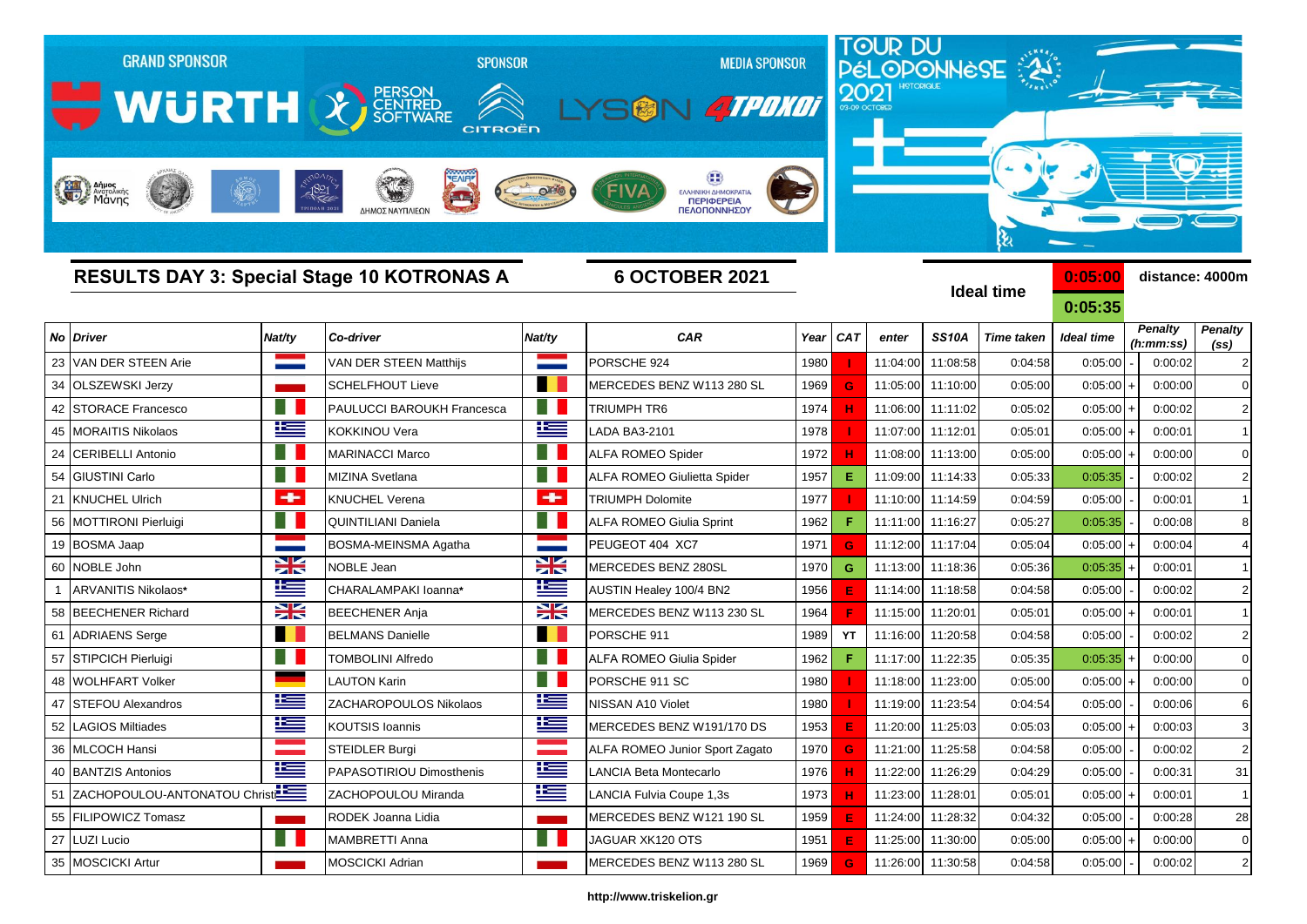|    | <b>GRAND SPONSOR</b>        | <b>SPONSOR</b> |                                                   |            |                                                          |      |            | TOUR DU<br>PÉLOPONNÈSE<br><b>MEDIA SPONSOR</b><br>2021 |              |                   |                    |                             |                                     |  |  |  |
|----|-----------------------------|----------------|---------------------------------------------------|------------|----------------------------------------------------------|------|------------|--------------------------------------------------------|--------------|-------------------|--------------------|-----------------------------|-------------------------------------|--|--|--|
|    | WURTH X SCRITTING           |                | CITROËN                                           |            | <b>SALLA POKOT</b><br>SM                                 |      |            |                                                        |              |                   |                    |                             |                                     |  |  |  |
|    | Anjues<br>Margolikins       |                | $-1821$<br>$\rightarrow$<br>ΔΗΜΟΣ ΝΑΥΠΛΙΕΩΝ       |            | ΕΛΛΗΝΙΚΗ ΔΗΜΟΚΡΑΤΙΑ<br><b>ПЕРІФЕРЕІА</b><br>ΠΕΛΟΠΟΝΝΗΣΟΥ |      |            |                                                        |              |                   |                    |                             |                                     |  |  |  |
|    |                             |                | <b>RESULTS DAY 3: Special Stage 10 KOTRONAS A</b> |            | <b>6 OCTOBER 2021</b>                                    |      |            |                                                        |              | <b>Ideal time</b> | 0:05:00<br>0:05:35 |                             | distance: 4000m                     |  |  |  |
| No | <b>Driver</b>               | Nat/ty         | Co-driver                                         | Nat/ty     | <b>CAR</b>                                               | Year | <b>CAT</b> | enter                                                  | <b>SS10A</b> | <b>Time taken</b> | <b>Ideal time</b>  | <b>Penalty</b><br>(h:mm:ss) | <b>Penalty</b><br>(s <sub>s</sub> ) |  |  |  |
| 49 | <b>OGNEAN Viorel</b>        |                | <b>OGNEAN Levana</b>                              |            | <b>TOYOTA Celica Supra</b>                               | 1982 |            | 11:27:00                                               | 11:31:16     | 0:04:16           | 0:05:00            | 0:00:44                     | 44                                  |  |  |  |
| 39 | <b>KEMPE Jim</b>            |                | <b>KEMPE Hennie</b>                               |            | ALFA ROMEO GIULIA                                        | 1971 | G          | 11:28:00                                               | 11:32:58     | 0:04:58           | 0:05:00            | 0:00:02                     | 2 <sub>1</sub>                      |  |  |  |
| 46 | <b>KUIPER Remco</b>         |                | WANTIA Jordy                                      |            | DATSUN 180B                                              | 1978 |            | 11:29:00                                               | 11:33:43     | 0:04:43           | 0:05:00            | 0:00:17                     | 17                                  |  |  |  |
| 8  | <b>BUSH Julian</b>          | X              | PAPWORTH Simon                                    | X          | ALFA ROMEO 1750 Spider                                   | 1971 | G          |                                                        |              |                   | 0:05:00            | 0:05:00                     | 300                                 |  |  |  |
| 59 | <b>SAMARAS Alexandros</b>   | $\pm$          | SAMARA Alexandra                                  | 些          | ROLLS ROYCE SILVER SHADOW                                | 1968 | G          | 11:31:00                                               | 11:36:50     | 0:05:50           | 0:05:35            | 0:00:15                     | 15                                  |  |  |  |
| 20 | <b>FOWLER David</b>         | X              | <b>BARNICOAT James</b>                            | X          | <b>TRIUMPH Spitfire MKII</b>                             | 1965 |            | 11:32:00                                               | 11:36:57     | 0:04:57           | 0:05:00            | 0:00:03                     | 3 <sup>1</sup>                      |  |  |  |
| 38 | <b>DUPEN Ella</b>           | X              | CHRISTODOULOU Sophia                              | XK         | VW Beetle 1300                                           | 1971 | G          | 11:33:00                                               | 11:38:33     | 0:05:33           | 0:05:35            | 0:00:02                     | 2 <sub>1</sub>                      |  |  |  |
| 44 | NIETRZEBA Adam              |                | <b>YSON Tomasz</b>                                |            | <b>BUICK Century Custom Wagon</b>                        | 1976 | н          | 11:34:00                                               | 11:31:01     | 11:57:01          | 0:05:00            | 11:52:01                    | 300                                 |  |  |  |
| 64 | <b>OUMIDIS Aris</b>         | Ħ              | LOUMIDI Lena                                      | ١æ         | <b>CORD Phaeton</b>                                      | 1936 | SV         |                                                        |              |                   | 0:05:00            | 0:05:00                     | 300                                 |  |  |  |
| 6  | KEIJSER Ton**               |                | <b>KEIJSER Mariken</b>                            |            | <b>MGA Roadster</b>                                      | 1958 | E          |                                                        |              |                   | 0:05:00            | 0:05:00                     | 300                                 |  |  |  |
| 37 | MALUSZYNSKA Joanna          |                | DOBANIEWICZ-GRABOWSKA Magdale                     |            | MERCEDES BENZ W113 280 SL                                | 1970 | G          | 11:37:00                                               | 11:41:54     | 0:04:54           | 0:05:00            | 0:00:06                     | $6 \mid$                            |  |  |  |
| 62 | SATRAZEMI Maria             | <u>ies</u>     | RALLI Sia                                         | <u>is</u>  | ALFA ROMEO Spider S4                                     | 1990 | YT         | 11:38:00                                               | 11:39:15     | 0:01:15           | 0:05:00            | 0:03:45                     | 225                                 |  |  |  |
| 5  | VAN ZANTEN Edward**         |                | VAN ZANTEN Mirjam                                 |            | PEUGEOT 504 Coupe                                        | 1972 | н          |                                                        |              |                   | 0:05:00            | 0:05:00                     | 300                                 |  |  |  |
| 65 | SINANOGLOU Athanasios       | <u>ik a</u>    | SANTAMOURI Danae-Sake                             | <u>ies</u> | PORSCHE 356 B s cabriolet                                | 1963 | SV         |                                                        |              |                   | 0:05:00            | 0:05:00                     | 300                                 |  |  |  |
| 29 | POSMYK Jordan               |                | PALUCHOWSKI Pawel                                 |            | MERCEDES BENZ W113 230 SL                                | 1965 | F          |                                                        |              |                   | 0:05:00            | 0:05:00                     | 300                                 |  |  |  |
| 66 | <b>INGLESSIS Ioannis</b>    | Ħ              | KAMILARI Anna-Maria                               | Ħ          | CHEVROLET Corvette C2                                    | 1965 | SV         |                                                        |              |                   | 0:05:00            | 0:05:00                     | 300                                 |  |  |  |
| 81 | <b>KASTRINOS Alexandros</b> | Ŧ              | <b>TBA</b>                                        | Ŧ          | PAN KAR BEACH BUGGY                                      | 1967 | SV         |                                                        |              |                   | 0:05:00            | 0:05:00                     | 300                                 |  |  |  |
|    | 67 CHRYSOSPATHIS Ioannis    | N              | <b>VELONI Anny</b>                                | N          | PORSCHE 911T                                             | 1971 | SV         |                                                        |              |                   | 0:05:00            | 0:05:00                     | 300                                 |  |  |  |
|    | 68 ARVANITIS Grigoris       | ١Œ             | <b>ARVANITI Foteini</b>                           | N          | LANCIA Fulvia Coupe 1,3s                                 | 1972 | SV         |                                                        |              |                   | 0:05:00            | 0:05:00                     | 300                                 |  |  |  |
|    | 69 NTZOUMANIS Athanasios    | 坚              | <b>ZACHARIS KONSTANTINOS</b>                      | ≝          | LANCIA Fulvia Coupe 1,3s                                 | 1973 | SV         |                                                        |              |                   | 0:05:00            | 0:05:00                     | 300                                 |  |  |  |
|    | 70 KOTTIS Vasileios         | 连              | <b>TBA</b>                                        | ١Œ         | <b>BMW 2002</b>                                          | 1974 | SV         |                                                        |              |                   | 0:05:00            | 0:05:00                     | 300                                 |  |  |  |
|    | 76 NTOULIAS Andreas         | 连              | NTOULIAS Michael                                  | N          | FIAT 124 ABARTH                                          | 1974 | SV         |                                                        |              |                   | 0:05:00            | 0:05:00                     | 300                                 |  |  |  |
|    | 82 DAGRES Athanasios        | 些              | <b>DAGRES Georgios</b>                            | 当          | MERCEDES BENZ 220                                        | 1974 | ${\sf SV}$ |                                                        |              |                   | 0:05:00            | 0:05:00                     | 300                                 |  |  |  |

## **http://www.triskelion.gr**